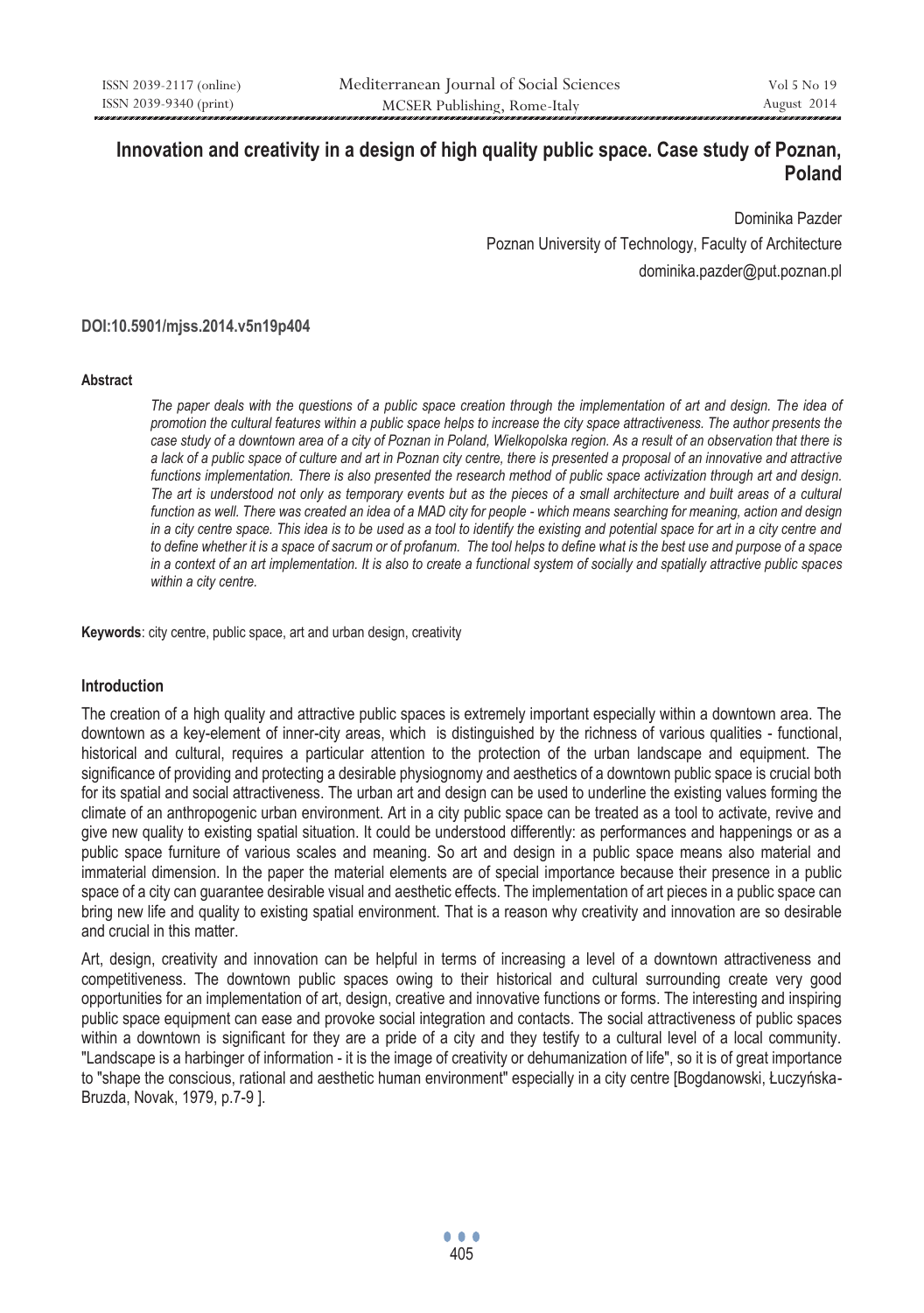### **Public space attractiveness**

The definition of "attractiveness" is of particular importance in the context of public spaces within a downtown area. These spaces are "attractive" because they "attract" people owing to the cultural, social, emotional, compositional and aesthetic values. The right level of a public space attractiveness is provided by an appropriate spatial composition of separate elements and by the value of individual objects of various architectural scale. The proper distribution of spatial equipment - art and urban design - in the existing urban structure may positively influence a spatial and social attractiveness: in varying degrees, depending on the scale and character of the public space.

The meaning of the public space lies in its social attractiveness, which expresses a high level of urban composition as well as spatial, emotional and cultural order. For this reason, it is important to create the proper image [Lynch 1969] of a public space, whose attractiveness is directly related to the potential of cultural and heritage preserved. The attractiveness also refers to the city humanistic values that form the possibility of a realization of people's needs in terms of: safety, comfort, pleasure, prestige, social contacts etc.

The public space appearance, especially in a downtown area, is not only an issue of aesthetics as it significantly affects social behavior. The urban space generates various types of emotions - pleasure / displeasure, attraction / repulsion [Simonds 1961]. The proper public space creation means not only giving it a specific form and function but also giving its users a reason to identifiy, integrate and inspire.

According to Lynch [Lynch 1969] and Norberg-Schulz [Norberg-Schulz 1984, 2000] quality of a place determines its specificity and identity. Lynch emphasized the influence of the environment on the human senses and psyche. The city space attractiveness is, in his opinion, determined by respect of human health requirements and by providing possibility to maintain a mental balance. Norberg-Schulz described a place as a phenomenon for eligibility for the character of the place. The character indicates the specificity of the place, which means not only the visual quality but the entire palette of sensory experiences that a person acquires while perceiving the city space. In this context, the presence of art and urban design within a public space can play not only aesthetic but more complex role. The desirable and proper equipment of a public space means functions and forms that are inspiring, activating, reviving and interesting at the same time.

## **Idea of research**

The presented study of the downtown area in Poznan is devoted to issues concerning art implementation in the city space and creation of high quality public spaces. The research focuses on the assessment of the attractiveness of given public spaces due to the three parameters. There were examined: the semantic layer, activity / viability of the space and its aesthetic qualities. The subject of the study is to assess the quality of a space for the possibility of the location of objects or interior elements of different urban scale and meaning. There was tested a quality of a public space in terms of the compositional aspects and networking core areas in terms of aesthetics, visual and symbolic values of potential or existing pieces of art and urban design. The research is focused on finding the best location for brand-new, activating and inspiring spatial forms and cultural meaning within an existing public space system.

The research is also related to questions of the downtown revitalization not only in spatial but social aspect as well. The main issue is the relationship between the regeneration of public space and increasing a socially understood attractiveness. The study mainly concerns public spaces of a downtown, which are the most important elements of the urban structure, affecting at a large scale the assessment of the whole city and a functional and spatial heart of the city. The study can be understood as an attempt to find the direction of change in the equipment of Poznan public spaces in order to increase their social attractiveness.

There was conducted an extensive examination of an existing situation concerning creation and activation of inner-city public space through the introduction of cultural or creative functions - either temporary or permanent, mobile or immobile, variable in their form and located in built or unbuilt space tissue. It was so as to propose a typology of Poznan public spaces due to the spatial equipment and meaning. As a result there has been designated a network system of public spaces nodal and linear ones. The components of the system understood as streets, squares and greenary were assessed in terms of compositional, functional and symbolic aspects. This preliminary study was aiming at a suggestion of public space feasibility of activation by introducing innovative, creative, cultural functions playing activating role of a degradad downtown. The implementation can be performed both in the urban scale, architectural detail or the scale of the equipment of public space in the form of small architecture.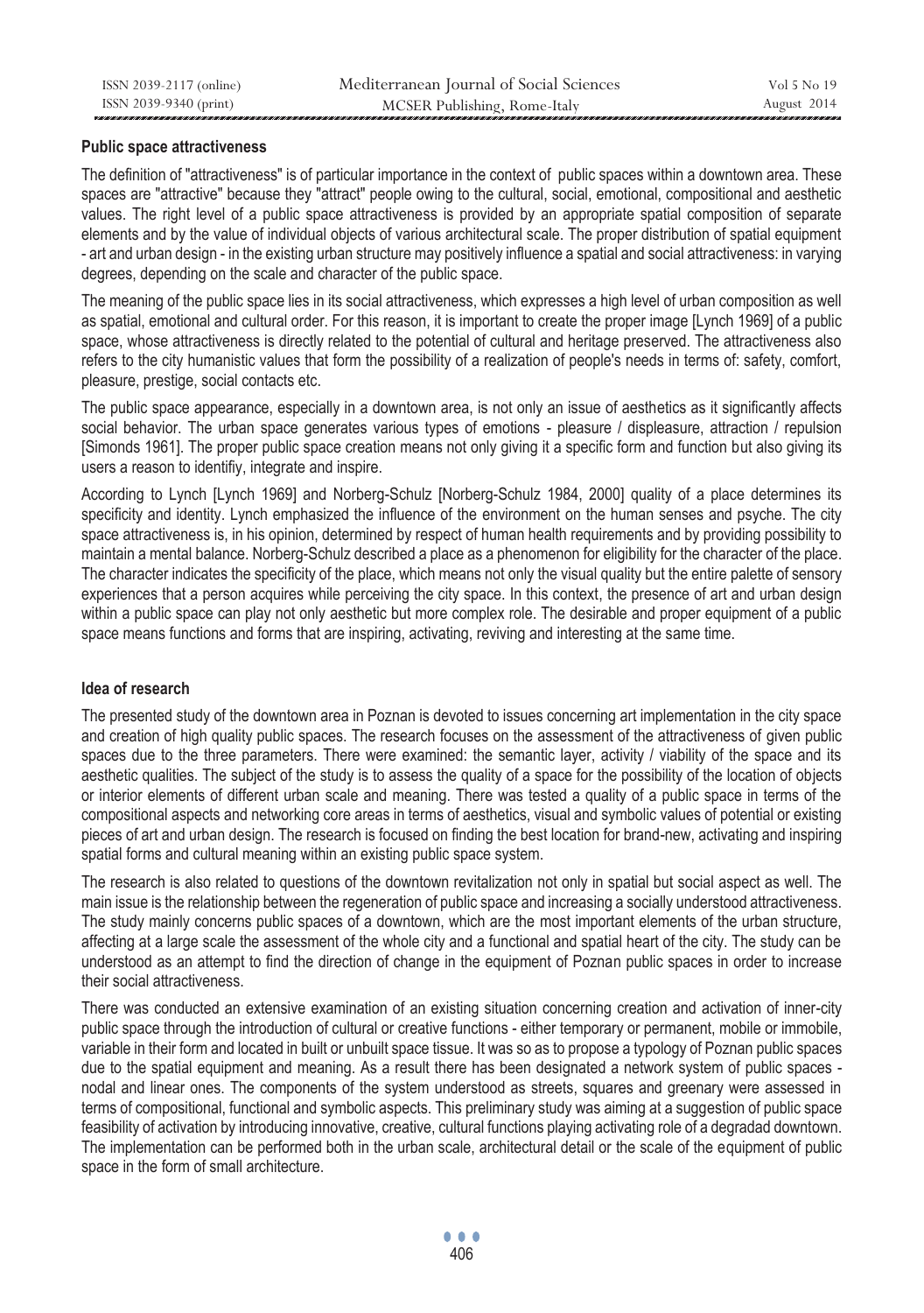## **Research method - MAD**

 $\overline{a}$ 

While searching a best public space features there was invented while conducting a research an idea of MAD City for People1. This is the idea of a carefree, friendly, joyous urban space, attracting, retaining and addictive in its design and offer. MAD is a synonymous of a space with an unique character and identity, which is livable, with actions and activities taken by its users, dressed in an attractive spatial form and equipped with high quality furniture. This is a creative, innovative, qualitative and inspiring public space.

Within an examination of existing spatial situation of public space in a downtown area in Poznan, the answers to the following questions were searched: how does the ideal public space look like?, how to create it?, what characteristics of the space are needed to meets these criteria? and what elements do not provide / spoil the appropriate quality and attractiveness?,

Thus within Poznan downtown there were searched the best places for art and creative features and cultural functions to be localized in an undeveloped, degradad, not livable, not attractive area in the form of architectural objects of various scale and meaning.

The detailed research was conducted so as to identify the existing spatial situation of a downtown area, to evalute the potential to develop cultural functions and to introduce an innovation and creativity, as well as an art and design. There were taken the following steps of a research - identification of: 1. the existing system of public spaces in the city center, 2. functional dominants and functional or spatial nodal areas, 3. existing culturaal, commercial and public services offer, 4. routes with different functional profile associated with the existing range of spatial offer, 5. existing urban interiors in terms of the presence of elements associated with the art or urban design.

The conclusion of the research was the identification of MAD elements in the existing system of public spaces. That was a basis for recommendations - which meant MAD in the existing public space system as a tool of spatial and social activation. As a result there were indicated the potetial spaces for a location of objects and pieces of urban design and art at different scales related to cultural function or profile of a given space.



Pic. 1

<sup>1</sup> MAD city for people is an idea invented and promoted by dr Dominika Pazder, dr Bartosz Kazmierczak during Poznan Design Days 2014. The authors of the concept are also involved in a research entitled "Art in a city space - obiecton as a tool of the creation and social activation of a downtown public space. Case study of Poznan", which is held in Poznan Univerity of Technology, Faculty of Architecture, 2013-2015, number 02-017/13 DS.PB, leader of a scientific group - dr hab.Tomasz Matusewicz, members - dr Dominika Pazder, dr Bartosz Kazmierczak.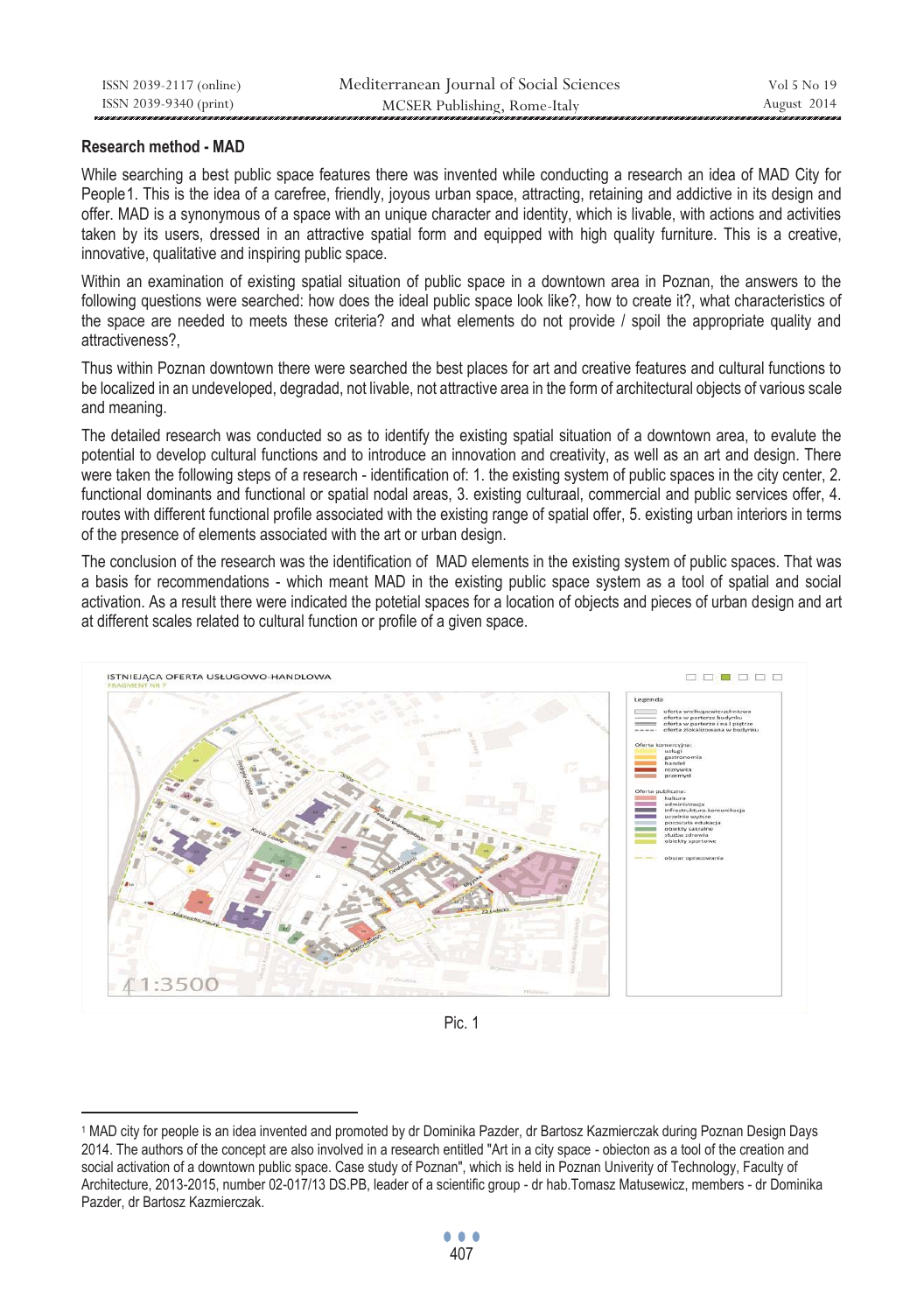The existing cultural and commercial offer within a public space of a Poznan downtown. Students' work prepared during a Research Studio at the Faculty of Architecture, Poznan University of Technology, under the direction of the Author of the paper, summer semester 2014. Students: Magdalena Strużycka and Filip Pudło.



Pic. 2

The analysis of the urban interiors within a public space of a Poznan downtown. Students' work prepared during a Research Studio at the Faculty of Architecture, Poznan University of Technology, under the direction of the Author of the paper, summer semester 2014. Students: Magdalena Strużycka and Filip Pudło.



Pic. 3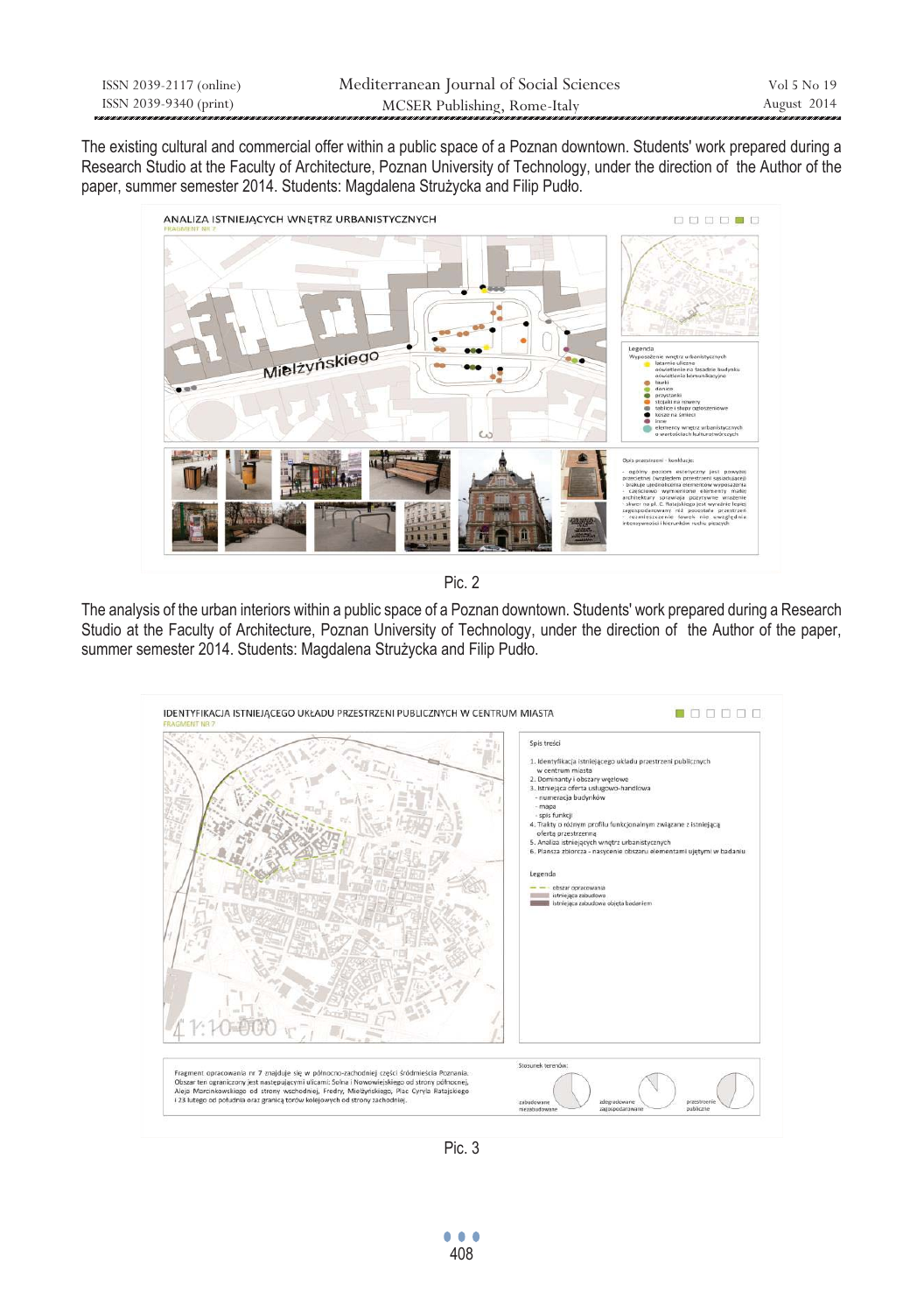The identification of the public space system within Poznan downtown. Students' work prepared during a Research Studio at the Faculty of Architecture, Poznan University of Technology, under the direction of the Author of the paper, summer semester 2014. Students: Magdalena Strużycka and Filip Pudło.



Pic. 4

The identification of the functional dominants and functional or spatial nodal areas within the public space system within Poznan downtown. Students' work prepared during a Research Studio at the Faculty of Architecture, Poznan University of Technology, under the direction of the Author of the paper, summer semester 2014. Students: Magdalena Strużycka and Filip Pudło.

# **Conclusion**

The research results can be found helpful within a process of Poznan downtown revitalization. The examination and verification of the characteristics of existing public spaces in terms of their meaning, role and attractiveness can be used by Poznan Municipality as an additional tool to determine the best desirable equipment of a given public space in the city centre.

The analysis concerned the evaluation of semantic values of public spaces in terms of a possible future implementation of different kinds of urban equipment. It was done so as to confront and verify the theoretical assumptions of the model network of public spaces with existing spatial situation and to analyze their presence equipment. It was also important to link the parameters of urban public spaces with the relationship between a man and a space in terms of experiencing art in the city. More specifically, it was done so as to indicate a predisposition to certain equipment, activity or role of a specific public space, including the creation of design and innovative forms appropriate for this space.

The study was to assess the quality of a downtown public space in terms of finding the best location for pieces of art and urban design of various spatial role and meaning. The result is a formulation of recommendations regarding the existing features and characteristics of public spaces and their potential to develop and implement creative, innovative, artistic and cultural functions and urban space equipment.